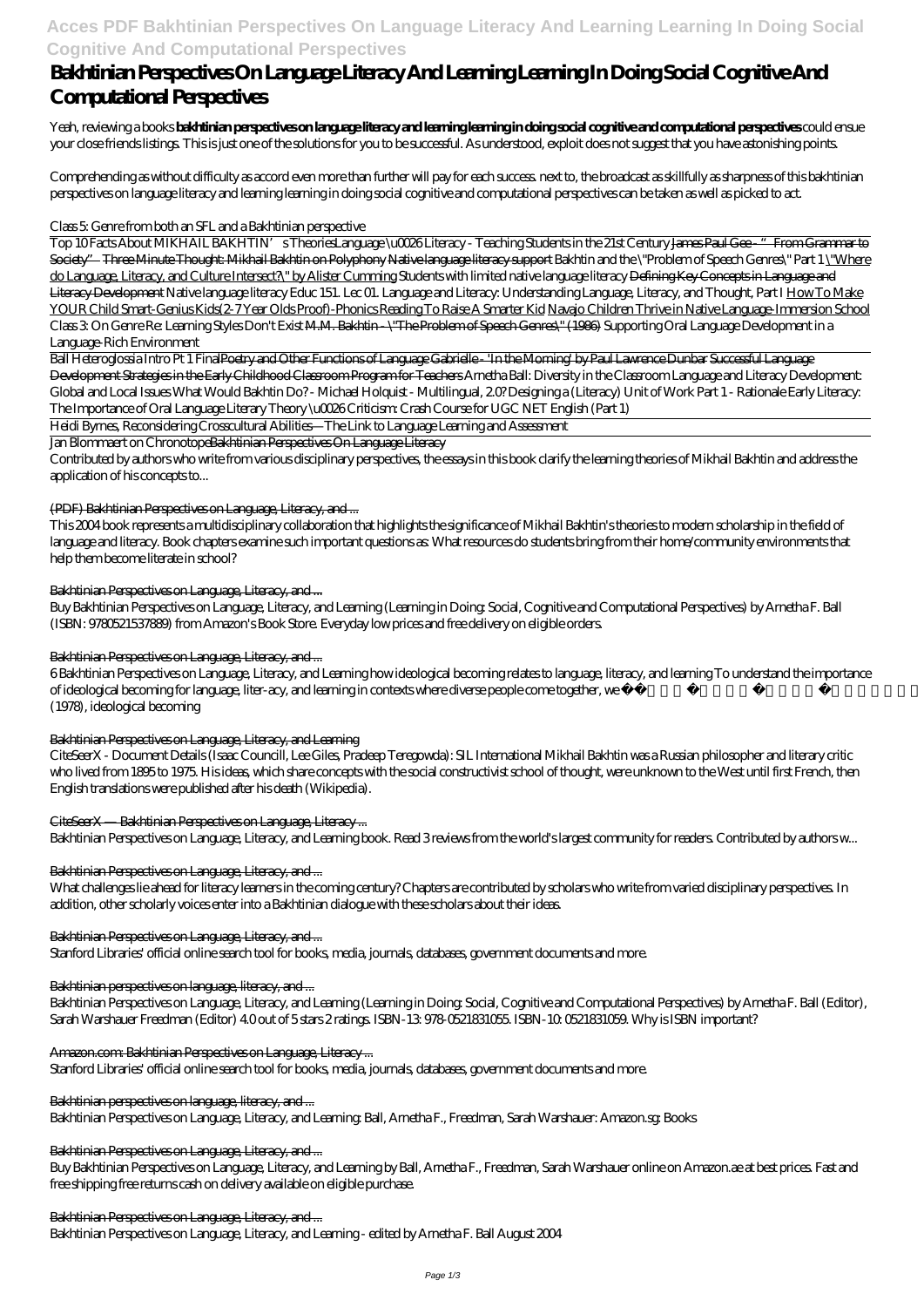# **Acces PDF Bakhtinian Perspectives On Language Literacy And Learning Learning In Doing Social Cognitive And Computational Perspectives**

### New Times and New Literacies: Themes for a Changing World ...

Perspectives on Language and Literacy is published free of charge to IDA members. The International Dyslexia Association (IDA) is pleased to present a forum for information to benefit its constituents. It is IDA's policy to neither recommend nor endorse any specific program, product, institution, company, or instructional material, noting that there are a number of such that present the critical components of instruction as defined by IDA's Knowledge and Practice Standards for Teachers ...

### Perspectives on Language and Literacy - International ...

Bakhtinian Perspectives on Language, Literacy, and Learning (Learning in Doing: Social, Cognitive and Computational Perspectives) eBook: Ball, Arnetha F., Freedman ...

### Bakhtinian Perspectives on Language, Literacy, and ...

This 2004 book represents a multidisciplinary collaboration that highlights the significance of Mikhail Bakhtin's theories to modern scholarship in the field of language and literacy. Book chapters examine such important questions as: What resources do students bring from their home/community environments that help them become literate in school?

### Publisher Description

This volume is the first to explore links between the Russian linguist Mikhail Bakhtin's theoretical insights about language and practical concerns with second and foreign language learning and teaching. Situated within a strong conceptual framework and drawing from a rich empirical base, it reflects recent scholarship in applied linguistics that has begun to move away from formalist views of language as universal, autonomous linguistic systems, and toward an understanding of language as dynamic collections of cultural resources. According to Bakhtin, the study of language is concerned with the dialogue existing between linguistic elements and the uses to which they are put in response to the conditions of the moment. Such a view of language has significant implications for current understandings of second- and foreign-language learning. The contributors draw on some of Bakhtin's more significant concepts, such as dialogue, utterance, heteroglossia, voice, and addressivity to examine real world contexts of language learning. The chapters address a range of contexts including elementary- and university-level English as a second language and foreign language classrooms and adult learning situations outside the formal classroom. The text is arranged in two parts. Part I, "Contexts of Language Learning and Teaching," contains seven chapters that report on investigations into specific contexts of language learning and teaching. The chapters in Part II, "Implications for Theory and Practice," present broader discussions on second and foreign language learning using Bakhtin's ideas as a springboard for thinking. This is a groundbreaking volume for scholars in applied linguistics, language education, and language studies with an interest in second and foreign language learning; for teacher educators; and for teachers of languages from elementary to university levels. It is highly relevant as a text for graduate-level courses in applied linguistics and second- and foreign-language education.

This book situates the teaching and learning of language in general, and English in particular, within the sociocultural context of India. It engages with current scholarship in literacy studies and the pedagogies of language acquisition and learning. The volume discusses the cultural, discursive and sociopolitical functions of language education and the teaching of English in Indian schools. It examines the importance of adopting flexible pedagogical and multimodal strategies in teaching vocabulary; grammar; literary genres like fiction, poetry and drama; rhetorical discourses; and communicative English to learners for whom English is not one of their home language(s). It also discusses pragmatic approaches to curriculum design for communicative competence and critical literacy rooted in theoretical principles of language education. The authors analyse issues relevant to secondlanguage acquisition; English language teaching (ELT); emergent, adult and critical literacies; and critical pedagogies in language and literature. Written in an accessible style, the book comes with case studies, exercises and additional references to support an independent exploration of the fields. This book will be of interest to students and teachers of language, literature and education, as well as teachers and educators in schools and universities. It is also of relevance to policymakers, non-governmental organisations and public and private sector bodies that work in the fields of language and literacy.

The aptitude to write well is increasingly becoming a vital element that students need to succeed in college and their future careers. Students must be equipped with competent writing skills as colleges and jobs base the acceptance of students and workers on the quality of their writing. This situation captures the complexity of the fact that writing represents higher intellectual skills and leads to a higher rate of selection. Therefore, it is imperative that best strategies for teaching writing speakers of other languages is imparted to provide insights to teachers who can better prepare their students for future accomplishments. Futuristic and Linguistic Perspectives on Teaching Writing to Second Language Students examines the theoretical and practical implications that should be put in place for second language writers and offers critical futuristic and linguistic perspectives on teaching writing to speakers of other languages. Highlighting such topics as EFL, ESL, composition, digital storytelling, and forming identity, this book is ideal for second language teachers and writing instructors, as well as academicians, professionals, researchers, and students working in the field of language and linguistics.

Students in public schools serving poor and working-class students are inundated by the effects of high-stakes examinations. Teachers are demoralized and students suffer substandard curricular and pedagogical experiences. These effects are articulated by students and teachers in the high school that provided the setting for the critical ethnography on which this text is based. Teachers resent being judged on the basis of students' performance on standardized assessments. They are deprofessionalized as their roles are oriented toward working-class norms. Students feel alienated by content that is meaningless and test-based pedagogies that are disempowering. While these findings are disturbing, critical theory provides a foundation for seeking hope. By incorporating inquiry and dialogue, this theoretical framework opens a space where resistance can be revealed and examined. In this case, the study exposed glimmers of resistance, spaces in the structure of schooling where students and teachers critique the system and suggest ways of subverting the negative effects of the neoliberal reforms through dialogic, empowering, culturally responsive pedagogies. Collective resistance, achieved through dialogic pedagogies that build on understandings of resistance and power, can cultivate theoretical and material spaces where a cycle of praxis can enhance possibilities for social justice. To that end, the conclusion is devoted to the implementation of critical, dialogic approaches to literacies, approaches intended to interrupt the hegemonic influences that perpetuate social reproduction by capitalizing on the potential for solidarity and collective agency among the students and teachers who populate and educate the working classes. This book would interest teacher educators, teachers, and school administrators.

This book presents a participatory action research study exploring the social identity and academic literacies of bilingual preservice teachers. It describes the transformative experiences of undergraduate students during their participation in a program specially designed to develop bilingual teachers in Hawaii, USA. Further, it discusses how the curriculum and instruction in the classroom provide a 'third space' for facilitating peer interaction and critical reflection on such issues as academic literacy, heritage language education, and teacher identity. In doing so, it connects ideas of social identity and academic literacies of bilingual preservice teachers to the "real work" of mentoring and teaching PreK-12 students themselves.

This book provides a "context" of discussion for researchers and educational experts in order to rethink the relationship between actors, practices and borders